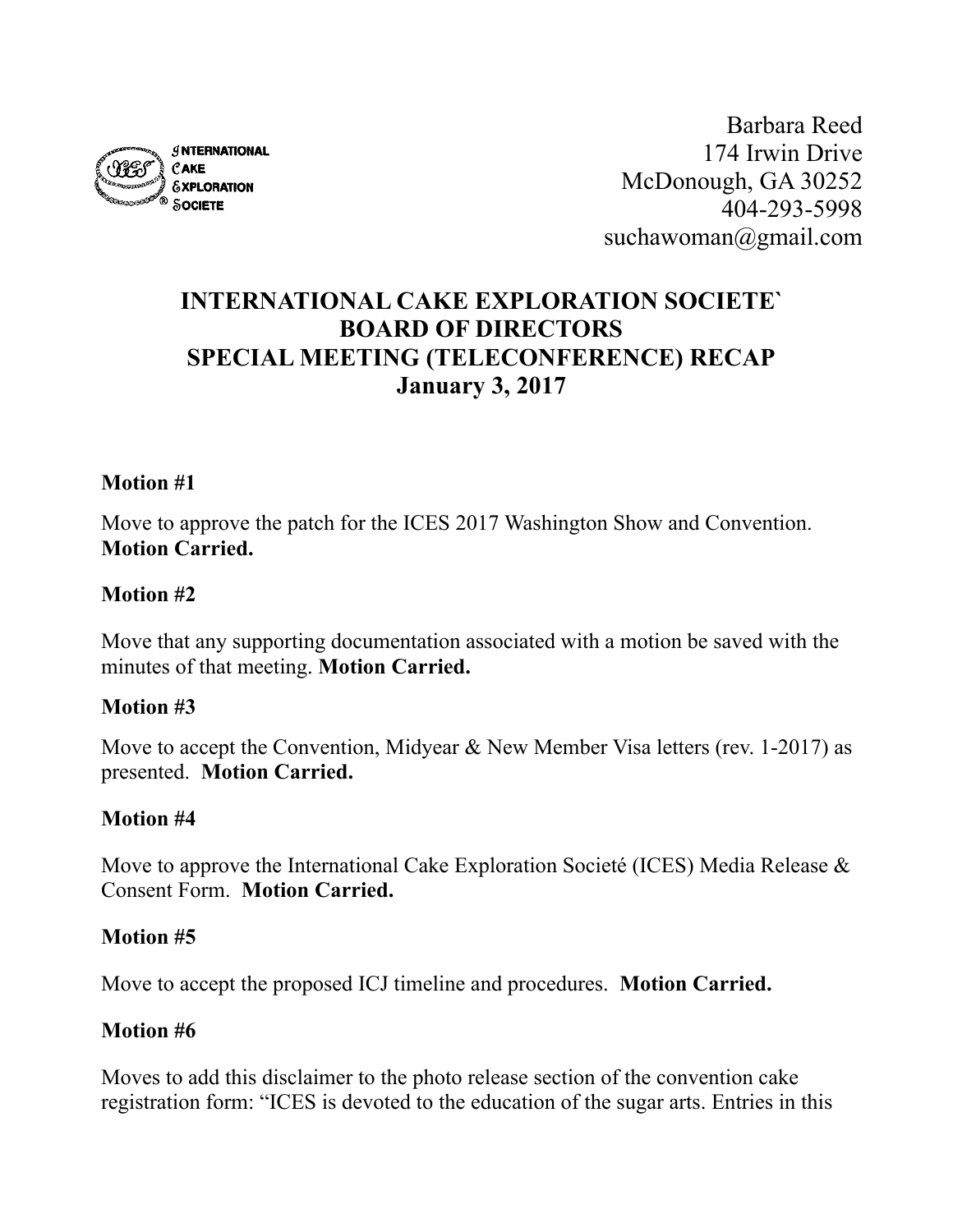show may be used for educational training purposes." "I give ICES permission that my entries may be used for educational training purposes." Include check boxes for the entrant to indicate if he/she does or does not want his/her displays used. **Motion Carried.**

# **Motion #7**

Move to accept the ICES logo pendant, charms, and necklace designs submitted by Helen Osteen of Osteen Jewelry. **Motion Carried.**

## **Motion #8**

Move to sell ICES logo jewelry items designed and manufactured by Osteen Jewelry. Jewelry will be sold through Osteen Jewelry, and they will manufacture, sell and fulfill the orders. ICES will receive a percentage of the sales. **Motion Carried.**

#### **Motion #9**

Move to establish a form on the main ICES website, connecting to www.osteenjewelry.com in order to sell ICES Logo jewelry items approved by the board. **Motion Carried.**

## **Motion #10**

Move to commission Osteen Jewelry to design and manufacture an ICES Longevity pin. The pin would be available for members to purchase in increments of 5 years and would be available for purchase from Osteen Jewelry. **Motion Carried.**

## **Motion #11**

Move that ICES designate \$5,000 to be used towards ICES Vendor Bucks. The 2018 ICES Ohio Convention and Show will be allocated \$1,000 for prizes at their midyear meeting. The 2017 ICES Washington Convention and Show will be allocated \$1,000 for Century Club drawings, names will be drawn from century club tickets at the breakfast. The remaining \$3,000 will be allocated for convention drawings. Names will be drawn throughout the convention from registered attendees. All Bucks must be redeemed at the 2017 ICES Washington Convention and Show. Bucks will be given in \$25 increments to be used at any single vendor's booth. **Motion Carried.**

# **Motion #12**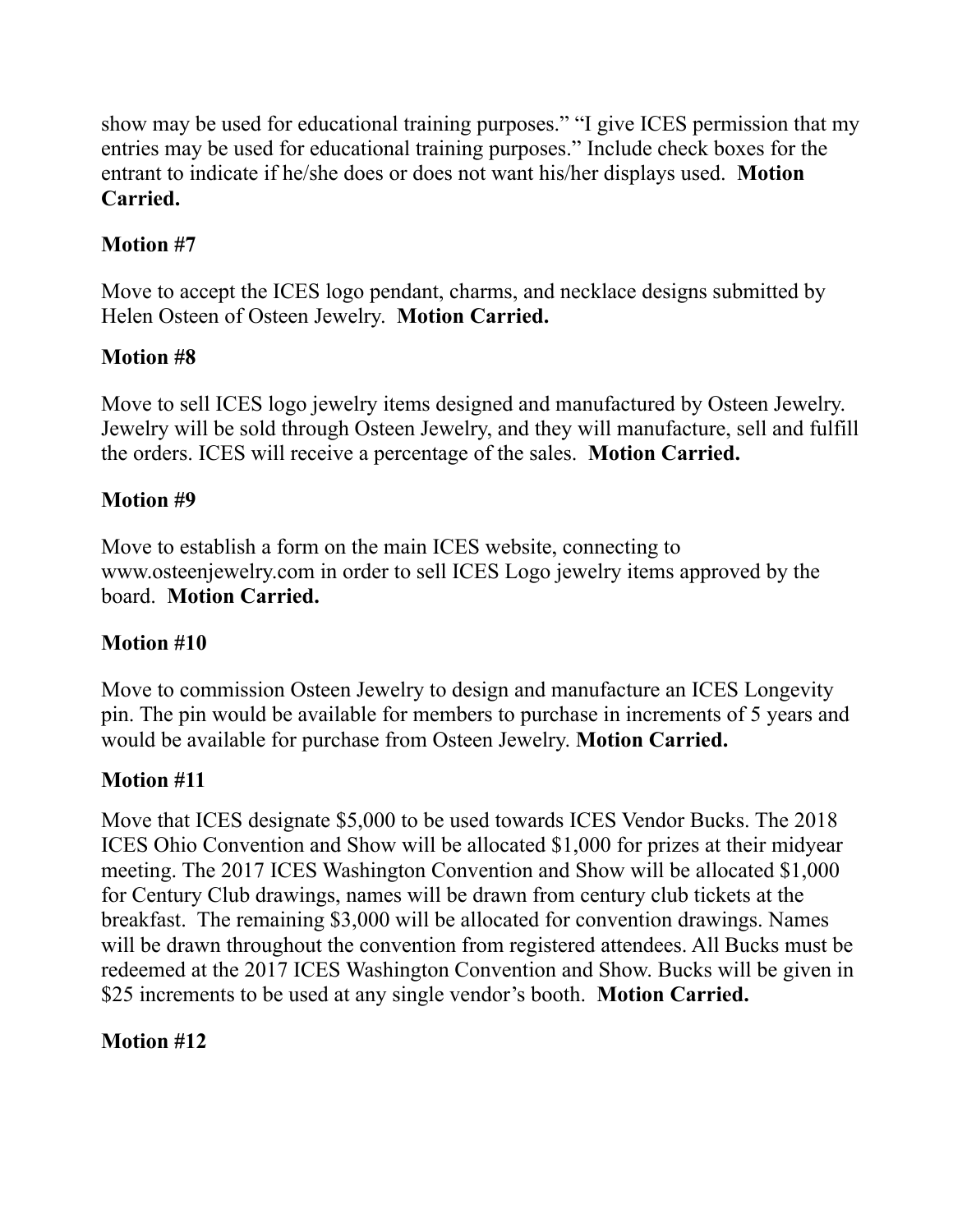Move to approve the redesigned ICES logo patch and allocate up to \$500 in order to have them made. **Motion Carried.**

## **Motion #13**

## **Motion Failed.**

## **Motion #14**

Move to change the Cake Room Rules, Century Club to read "To be eligible for the Century Club drawing, entries must be secured on at least a 6" display board. Each eligible entry will receive one chance for the Century Club drawing. A tiered cake will receive one chance for each tier that is on at least a 6" board. Each completed demonstrator's, Hands on Class, and certification display will be eligible for the Century Club Drawing, provided it meets all other requirements. Late entries will not be eligible for the Century Club Drawing. Ticket holders must be present at the time tickets are drawn in order to receive the drawn prize(s)." **Motion Carried.**

## **Motion #15**

Move that the board approve the designs for the ICES Certificate of Membership Digital Version and the ICES Certificate of Membership Printed Version which will be available to members upon request from the ICES Membership Coordinator. **Motion Carried.**

## **Motion #16**

Move that the General Membership Meeting at the Spokane Convention and Show be held Thursday evening at 8 pm. The general Convention & Show schedule will be rearranged to accommodate the new time for the meeting and avoid conflicts. The Friday morning breakfast will be promoted as an opening of the show celebration. **Motion Carried.**

# **Motion #17**

Move that the convention registration rates be changed to: Member - early bird, regular & onsite (as is currently) Non-member -US to include 1 year of regular membership (early bird, regular & onsite) Non-member - international to include 1 year of international regular membership (early bird, regular & onsite). **Motion Carried.**